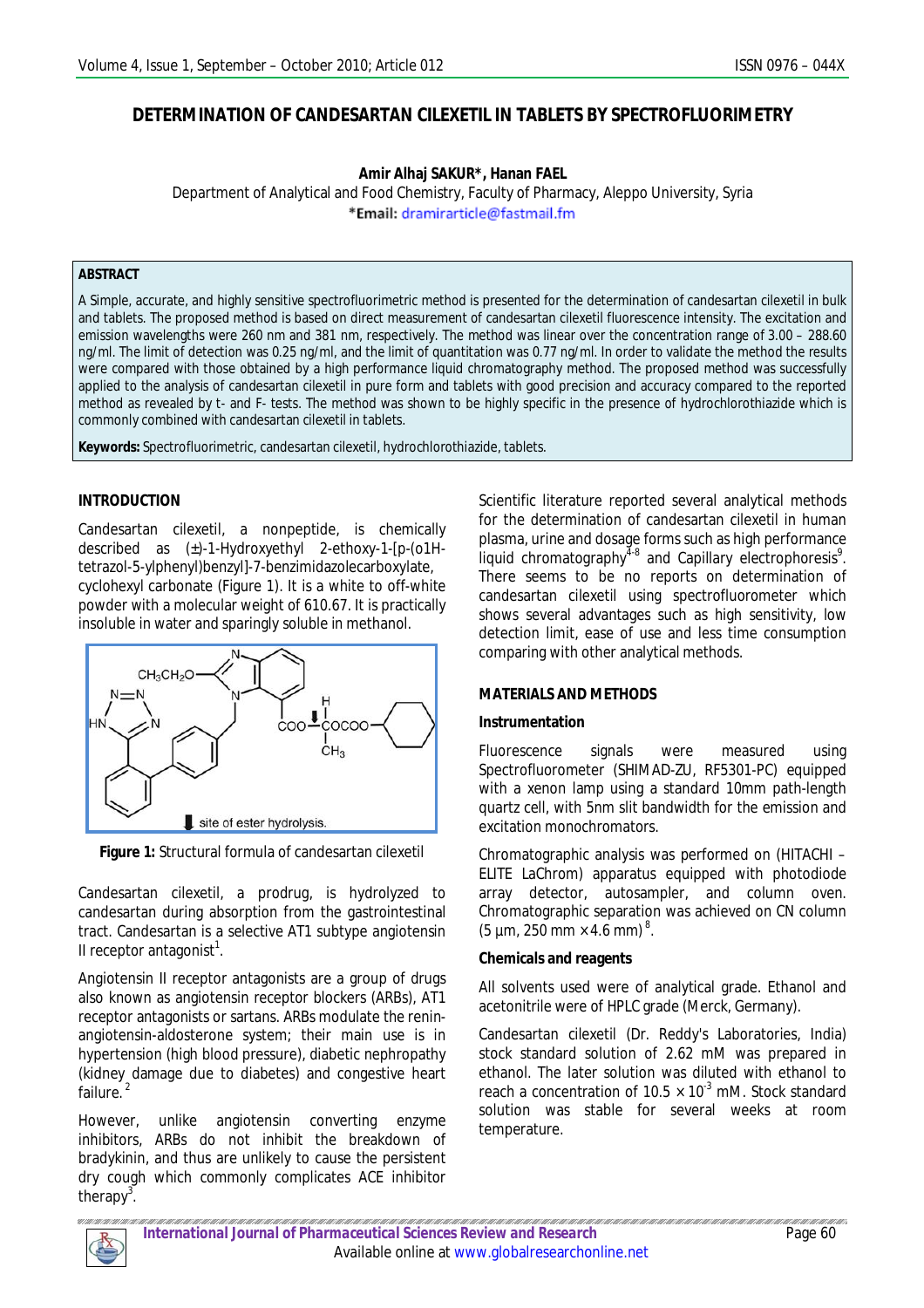## **Pharmaceutical formulation**

The following available commercial preparations were analyzed:

- 1- Candesar® tablets (ASIA Pharmaceutical Industries) labeled to contain 4 mg, 8 mg, 16 mg and 32 mg of candesartan cilexetil per tablet.
- 2- Cansartan® tablets (Obari Pharmaceutical) labeled to contain 16 mg and 32 mg of candesartan cilexetil per tablet.
- 3- Desertic® tablets (Universal Pharmaceutical Industries) labeled to contain 16/12.5 mg and 32/12.5 mg of candesartan cilexetil and hydrochlothiazide, respectively.

### **Procedure**

### **General procedure**

A suitable volume of working standard solution was pipetted into a 10 ml volumetric flask, then it was completed to mark with ethanol and mixed thoroughly. The fluorescence intensity of candesartan cilexetil solutions were measured at  $\lambda_{em}$  = 381 nm using an excitation wavelength of 260 nm against a blank solution of ethanol. The calibration curve was constructed by plotting fluorescence intensity against concentration. The calibration curve was then used to calculate the amount of candesartan cilexetil in tablets.

### **Procedure for pharmaceutical samples**

The contents of 10 tablets were pulverized carefully. An accurately weighed amount of the powder equivalent to 4 mg of candesartan cilexetil was transferred to a 25 ml volumetric flask, dissolved in 15 ml of ethanol, swirled and sonicated for 20 minutes, then diluted to volume with ethanol. Portions of this solution were centrifuged at 4500 rpm for 10 minutes. Suitable dilution with ethanol was made to obtain the final solution.

#### **Chromatographic procedure**

Tablets were grinded and an accurately weighed powder equivalent to 4 mg of candesartan cilexetil was transferred to a 25 ml volumetric flask, dissolved in 15 ml of mobile phase, sonicated for 20 minutes, and then diluted to volume with the mobile phase. Portions of this solution were centrifuged at 4500 rpm for 10 minutes. filtered and injected to the chromatographic system.

The mobile phase consisted of 50:50 (v/v) mixture of phosphate buffer, pH 3.0, and acetonitrile. The flow rate was 1 ml/min, the detection wavelength was 210 nm, and injection volume was 10µl. The Column oven temperature was kept at 25°C.<sup>8</sup>

## **RESULTS AND DISCUSSION**

## **Excitation and emission spectra**

Candesartan cilexetil solution has strong native fluorescence in ethanol, the excitation spectra was obtained showing a maximum excitation wavelength at 260 nm, then the emission spectra was scanned from 290-550 nm, showing an emission wavelength maxima at 381 nm (Figure 2).



**Figure 2:** Excitation (solid) & Emission (dotted) spectra of candesartan cilexetil in ethanol.

## **Effect of organic solvents**

In the aqueous medium candesartan cilexetil undergoes hydrolysis at the ester link to form candesartan. Organic solvents were used to keep candesartan cilexetil unhydrolyzed.

The effects of solvent polarity on the native fluorescence of candesartan cilexetil were investigated. Four different organic solvents with different polarities were tested (Ethanol, Methanol, Chloroform, and n-hexan). Interestingly, the fluorescence intensity was completely quenched in the nonpolar solvent n-hexane, while the fluorescence intensity was found to be unaltered when changing from the polar solvents (Ethanol and Methanol) to the less polar solvent Chloroform. Ethanol was the preferred solvent since it is non-toxic in contrast to methanol and Chlroform.

## **Validation of the proposed method**

## **Linearity**

Under the experimental conditions described, standard calibration curve was constructed by measuring a series of twelve different concentrations of standard solutions of candesartan cilexetil and plotting fluorescence intensity versus concentration. All measurements were carried out using six replicate measurements (n= 6). The analytical parameters are listed in Table 1.

The correlation coefficient was 0.9999 indicating good linearity, in the concentration range of 3.00 – 288.60 ng/ml.

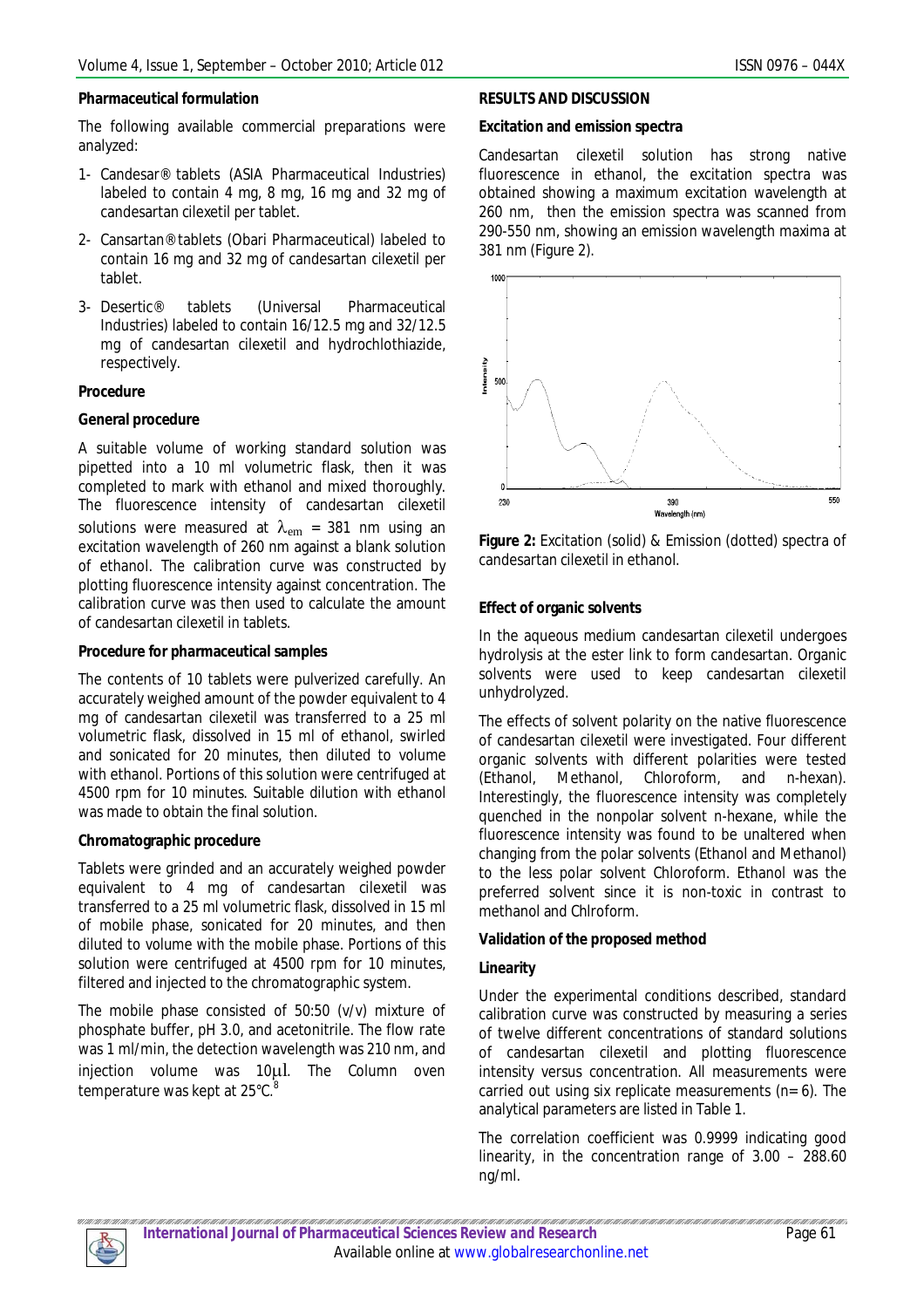| Table 1. Statistic and analytical parameters of candesartan |  |
|-------------------------------------------------------------|--|
| cilexetil determination                                     |  |

| <b>Parameters</b>                        | <b>Results</b>  |  |
|------------------------------------------|-----------------|--|
| $\lambda_{\rm ex}/\lambda_{\rm em}$ (nm) | 260/381         |  |
| Linear range $(ng/ml)$                   | $3.00 - 288.60$ |  |
| Limit of detection $(ng/ml)$             | 0.25            |  |
| Limit of quantitation $(ng/ml)$          | 0.77            |  |
| Slope $(b)$                              | 3.084           |  |
| Intercept on the ordinate                | 0.384           |  |
| Correlation coefficient $(r)$            |                 |  |

## **Detection and quantitation limit**

The limit of detection and quantitation were calculated according to the method proposed by the Analytical Methods Committee<sup>10</sup>, and were found to be 0.25 ng/ml and 0.77 ng/ml, respectively.

### **Repeatability or intra-day precision**

The repeatability of proposed method was estimated by measuring six replicate samples of each concentration of candesartan cilexetil prepared in one laboratory on the same day. The relative standard deviations (RSD%) were less than 4.86% indicating good precision (Table 2).

### **Accuracy**

Accuracy was determined in two ways: (1) analyzing the recoveries of known different amounts of candesartan cilexetil (Table 2), and (2) comparing test results from the presently proposed method with those obtained from a reference method such as  $HPLC<sup>8</sup>$ . The obtained results were statistically compared with each other (Table 3). With respect to *t*- and *F*-tests, no significant differences were found between the calculated and theoretical values of both the proposed and the reported methods at 95% confidence level.

**Table 2:** Results for candesartan cilexetil samples prepared in ethanol.

| Taken Candesartan cilexetil (ng/ml) | Found Candesartan cilexetil (ng/ml) | Recovery % (RSD%) |
|-------------------------------------|-------------------------------------|-------------------|
| 3.00                                | 2.87                                | 95.66 (4.86)      |
| 5.00                                | 4.93                                | 98.60 (2.79)      |
| 10.00                               | 9.95                                | 99.50 (1.81)      |
| 15.00                               | 15.09                               | 100.60 (1.69)     |
| 20.00                               | 19.82                               | 99.10 (1.66)      |
| 25.00                               | 24.71                               | 98.84 (1.52)      |
| 50.00                               | 49.86                               | 99.72 (1.43)      |
| 65.00                               | 65.37                               | 100.57(1.17)      |
| 130.00                              | 130.72                              | 100.55 (1.16)     |
| 190.00                              | 191.18                              | 100.62 (1.03)     |
| 260.00                              | 260.07                              | 100.02 (0.75)     |
| 288.60                              | 288.71                              | 100.04 (0.67)     |
| *Average of six determinations.     |                                     |                   |

**Table 3.** Comparison of the determination of candesartan cilexetil in tablets by spectrofluorimetry and HPLC.

| <b>Preparation</b><br>(tablet) | <b>Labeled</b>      | <b>Candesartan cilexetil found</b><br>mg/tablet $\pm$ S.D <sup>a</sup> (recovery%) <sup>b</sup> |                           | t and $F$ test $c$ |
|--------------------------------|---------------------|-------------------------------------------------------------------------------------------------|---------------------------|--------------------|
| amount                         | <b>Fluorescence</b> | <b>HPLC</b>                                                                                     |                           |                    |
| Candesar                       | 4 <sub>mg</sub>     | $4.02 \pm 0.05$ (100.50)                                                                        | $4.00 \pm 0.06$ (100.00)  | 0.884, 1.440       |
|                                | 8 <sub>mg</sub>     | $8.01 \pm 0.13$ (100.12)                                                                        | $7.96 \pm 0.12$ (99.50)   | 0.750, 1.173       |
|                                | 16 mg               | $16.11 \pm 0.25$ (100.69)                                                                       | $16.30 \pm 0.20$ (101.87) | 1.826, 1.562       |
|                                | 32 mg               | $32.32 \pm 0.29$ (101.01)                                                                       | $32.11 \pm 0.25$ (100.34) | 1.802, 1.345       |
| Cansartan                      | $16$ mg             | $16.18 \pm 0.30$ (101.12)                                                                       | $15.91 \pm 0.29$ (99.44)  | 2.204, 1.070       |
|                                | 32 mg               | $32.17 \pm 0.42$ (100.53)                                                                       | $32.50 \pm 0.35$ (101.56) | 1.914, 1.440       |
| Desertic <sup>d</sup>          | $16$ mg             | $16.13 \pm 0.32$ (100.81)                                                                       | $16.27 \pm 0.27$ (101.68) | 1.080, 1.404       |
|                                | 32 mg               | $32.53 \pm 0.52$ (101.65)                                                                       | $32.95 \pm 0.59$ (102.96) | 1.970, 1.287       |

<sup>a</sup> Average of six determinations

bRecoveries were calculated considering that the preparations contained the amounts reported by the manufacturing laboratories.

 $c$  the tabulated *t* and *F* values at 95% confidence limit for 5 degrees of freedom ( $n$  =6) are 2.571 and 5.050, respectively.

 $d$  combined with 12.5mg of hydrochlorothiazide.